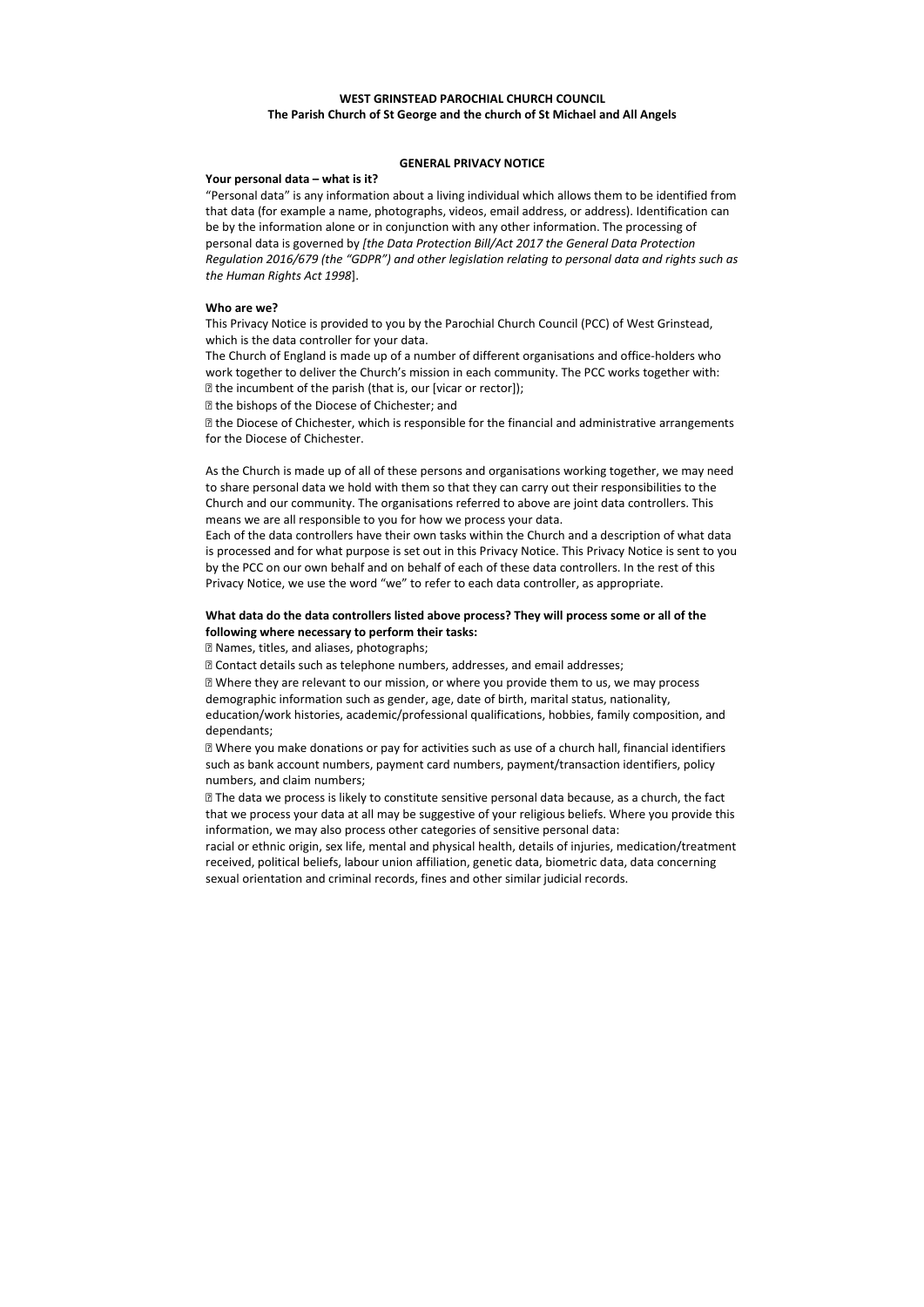#### **How do we process your personal data?**

The data controllers will comply with their legal obligations to keep personal data up to date; to store and destroy it securely; to not collect or retain excessive amounts of data; to keep personal data secure, and to protect personal data from loss, misuse, unauthorised access and disclosure and to ensure that appropriate technical measures are in place to protect personal data. We use your personal data for some or all of the following purposes:

**sqrt2To enable us to meet all legal and statutory obligations (which include maintaining and publishing** our electoral roll in accordance with the Church Representation Rules);

 To carry out comprehensive safeguarding procedures (including due diligence and complaints handling) in accordance with best safeguarding practice from time to time with the aim of ensuring that all children and adults-at-risk are provided with safe environments;

 To minister to you and provide you with pastoral and spiritual care (such as visiting you when you are gravely ill or bereaved) and to organise and perform ecclesiastical services for you, such as baptisms, confirmations, weddings and funerals;

 To deliver the Church's mission to our community, and to carry out any other voluntary or charitable activities for the benefit of the public as provided for in the constitution and statutory framework of each data controller;

To administer the parish, deanery, archdeaconry and diocesan membership records;

**sqrt7 To fundraise and promote the interests of the Church and charity;** 

**To maintain our own accounts and records;** 

To process a donation that you have made (including Gift Aid information);

**To seek your views or comments;** 

**sqrt7}7 To notify you of changes to our services, events and role holders;** 

**The send you communications which you have requested and that may be of interest to you.** 

These may include information about campaigns, appeals, other fundraising activities;

**To process a grant or application for a role;** 

 To enable us to provide a voluntary service for the benefit of the public in a particular geographical area as specified in our constitution;

 Our processing also includes the use of CCTV systems for the prevention and prosecution of crime.

### **What is the legal basis for processing your personal data?**

Most of our data is processed because it is necessary for our legitimate interests, or the legitimate interests of a third party (such as another organisation in the Church of England). An example of this would be our safeguarding work to protect children and adults at risk. We will always take into account your interests, rights and freedoms.

Some of our processing is necessary for compliance with a legal obligation. For example, we are required by the Church Representation Rules to administer and publish the electoral roll, and under Canon Law to announce forthcoming weddings by means of the publication of banns.

We may also process data if it is necessary for the performance of a contract with you, or to take steps to enter into a contract. An example of this would be processing your data in connection with the hire of church facilities.

Religious organisations are also permitted to process information about your religious beliefs to administer membership or contact details.

Where your information is used other than in accordance with one of these legal bases, we will first obtain your consent to that use.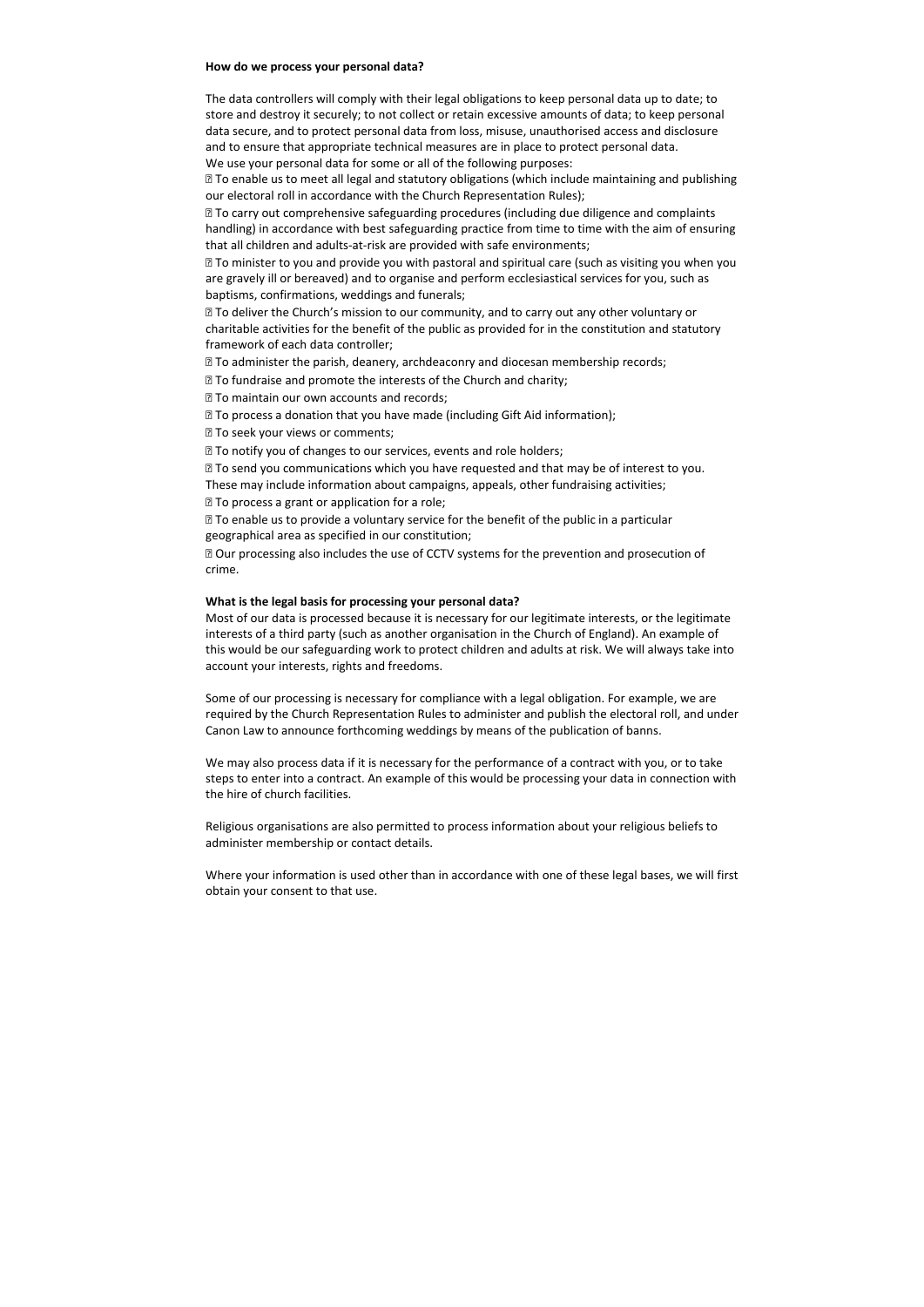### **Sharing your personal data**

Your personal data will be treated as strictly confidential. It will only be shared with third parties where it is necessary for the performance of our tasks or where you first give us your prior consent. It is likely that we will need to share your data with some or all of the following (but only where necessary):

The appropriate bodies of the Church of England including the other data controllers;

 Our agents, servants and contractors. For example, we may ask a commercial provider to send out newsletters on our behalf, or to maintain our database software;

**D** Other clergy or lay persons nominated or licensed by the bishops of the Diocese of Chichester to support the mission of the Church in our parish. For example, our clergy are supported by our area dean and archdeacon, who may provide confidential mentoring and pastoral support. Assistant or temporary ministers, including curates, deacons, licensed lay ministers, commissioned lay ministers or persons with Bishop's Permissions may participate in our mission in support of our regular clergy;

**D** Other persons or organisations operating within the Diocese of Chichester including, where relevant, the Chichester Diocesan Board of Education, Chichester Cathedral and Subsidiary Bodies;

**If There may be other legal entities we share data with within the Church of England who are also** data controllers;

**Deta on occasion, other churches with which we are carrying out joint events or activities.** 

⊠ There are no fees or charges for the first request but additional requests for the same data may be subject to an administrative fee.

 $\mathbb D$  If the data we hold on you is out of date, incomplete or incorrect, you can inform us and your data will be updated.

#### **How long do we keep your personal data?**

**If you feel that we should no longer be using your data or that we are illegally using your data,** you can request that we erase the data we hold.

We will keep some records permanently if we are legally required to do so. We may keep some other records for an extended period of time. For example, it is current best practice to keep financial records for a minimum period of 7 years to support HMRC audits. In general, we will endeavour to keep data only for as long as we need it. This means that we may delete it when it is no longer needed.

#### **Your rights and your personal data**

You have the following rights with respect to your personal data:

When exercising any of the rights listed below, in order to process your request, we may need to verify your identity for your security. In such cases we will need you to respond with proof of your identity before you can exercise these rights.

#### 1. The right to access information we hold on you

 At any point you can contact us to request the information we hold on you as well as why we have that information, who has access to the information and where we obtained the information from. Once we have received your request we will respond within one month.

2. The right to correct and update the information we hold on you

#### 3. The right to have your information erased

 When we receive your request we will confirm whether the data has been deleted or the reason why it cannot be deleted (for example because we need it for our legitimate interests or regulatory purpose(s)).